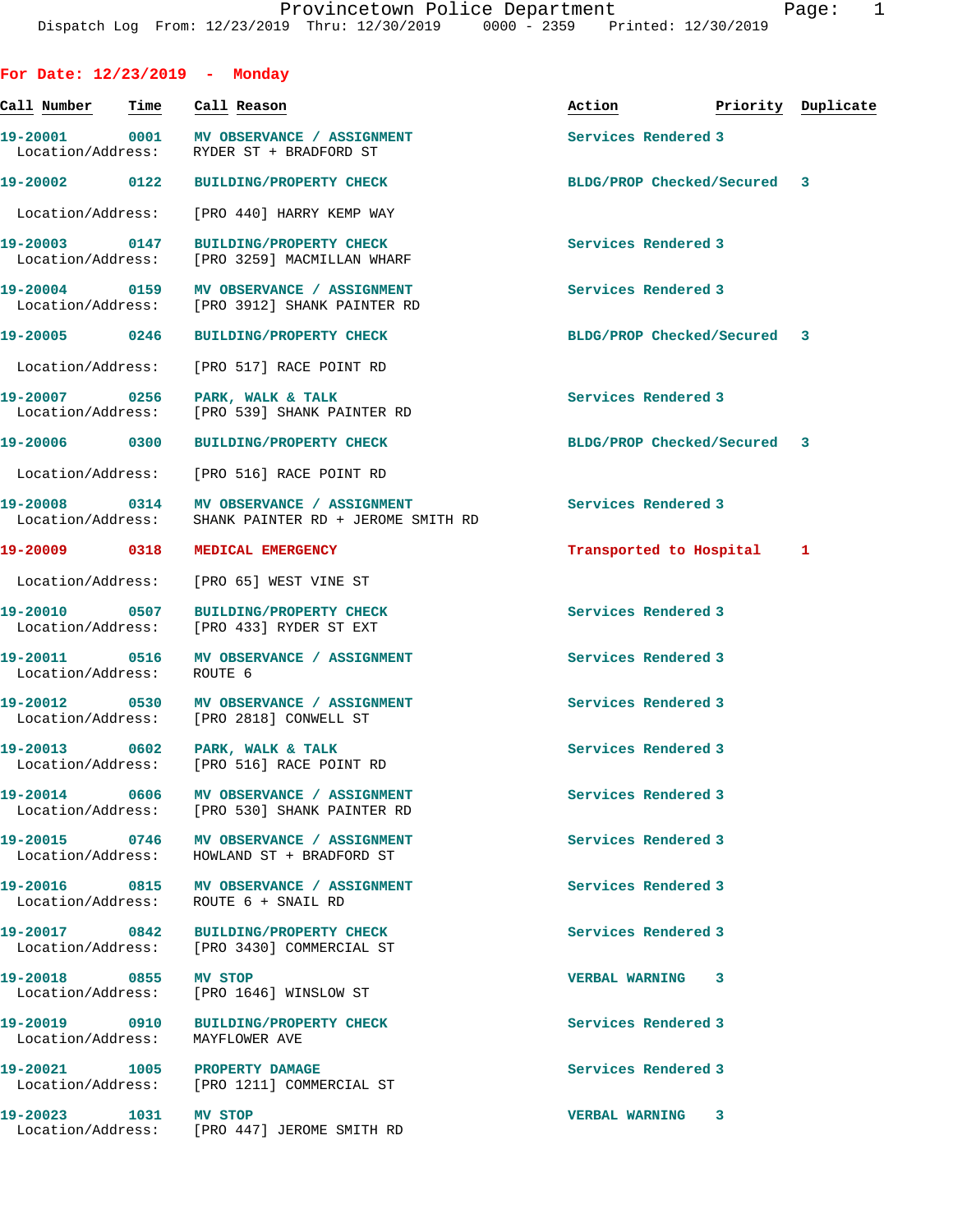| 19-20024 1043<br>Location/Address: [PRO 3440] ROUTE 6            | MV OBSERVANCE / ASSIGNMENT                                                     | Services Rendered 3         |   |
|------------------------------------------------------------------|--------------------------------------------------------------------------------|-----------------------------|---|
| 19-20025 1058                                                    | <b>MEDICAL EMERGENCY</b><br>Location/Address: [PRO 442] HARRY KEMP WAY         | Services Rendered 1         |   |
| 19-20026 1108                                                    | BUILDING/PROPERTY CHECK                                                        | BLDG/PROP Checked/Secured 3 |   |
|                                                                  | Location/Address: [PRO 3259] MACMILLAN WHARF                                   |                             |   |
| 19-20027 1115 B & E / BURGLARY<br>Location/Address:              | [PRO 2977] COMMERCIAL ST                                                       | Services Rendered 2         |   |
| 19-20028 1127 FOLLOW UP                                          | Location/Address: [PRO 2021] COMMERCIAL ST                                     | Services Rendered 2         | 1 |
| 19-20031 1245                                                    | MEDICAL EMERGENCY<br>Location/Address: [PRO 1892] SHANK PAINTER RD             | Services Rendered 1         |   |
|                                                                  | 19-20034 1337 COMPLAINT - GENERAL<br>Location/Address: [PRO 4136] BRADFORD ST  | Services Rendered 3         |   |
| 19-20035 1352                                                    | MEDICAL EMERGENCY                                                              | Transported to Hospital 1   |   |
| Location/Address: [PRO 1369] COURT ST                            |                                                                                |                             |   |
| 19-20037 1505 ASSIST CITIZEN                                     | Location/Address: [PRO 542] SHANK PAINTER RD                                   | Services Rendered 3         |   |
| 19-20039 1516                                                    | <b>GENERAL INFO</b><br>Location/Address: [PRO 106] COMMERCIAL ST               | Services Rendered 3         |   |
| Location/Address:                                                | 19-20038 1530 MV OBSERVANCE / ASSIGNMENT<br>JEROME SMITH RD + SHANK PAINTER RD | Services Rendered 3         |   |
| 19-20040 1532 MV VANDALISM                                       | Location/Address: [PRO 2041] COMMERCIAL ST                                     | SPOKEN TO<br>$\mathbf{2}$   |   |
| 19-20041 1547 MV STOP<br>Location/Address:                       | HOWLAND ST + ROUTE 6                                                           | VERBAL WARNING 3            |   |
|                                                                  | 19-20042 1613 PARK, WALK & TALK<br>Location/Address: [PRO 105] COMMERCIAL ST   | Services Rendered 3         |   |
| 19-20043 1650                                                    | HARASSMENT / THREATS<br>Location/Address: [PRO 1895] BRADFORD ST               | SPOKEN TO<br>$\mathbf{2}$   |   |
| Location/Address: ROUTE 6                                        | 19-20044 1725 MV OBSERVANCE / ASSIGNMENT                                       | <b>VERBAL WARNING</b><br>3  |   |
| 19-20045 1729 FOLLOW UP<br>Location/Address: [PRO 1616] BANGS ST |                                                                                | SPOKEN TO<br>$\mathbf{2}$   |   |
|                                                                  | 19-20046 1737 BUILDING/PROPERTY CHECK                                          | BLDG/PROP Checked/Secured 3 |   |
|                                                                  | Location/Address: [PRO 519] RACE POINT RD                                      |                             |   |
| 19-20047 1742 MV STOP                                            | Location/Address: CONWELL ST + ROUTE 6                                         | <b>VERBAL WARNING 3</b>     |   |
| 19-20048 1912 MEDICAL EMERGENCY                                  | Location/Address: [PRO 965] KIMBERLY LN                                        | <b>PATIENT REFUSAL 1</b>    |   |
| 19-20049 2111                                                    | BUILDING/PROPERTY CHECK                                                        | BLDG/PROP Checked/Secured 3 |   |
|                                                                  | Location/Address: [PRO 539] SHANK PAINTER RD                                   |                             |   |
|                                                                  | 19-20050 2125 BUILDING/PROPERTY CHECK                                          | BLDG/PROP Checked/Secured 3 |   |
|                                                                  | Location/Address: [PRO 2977] COMMERCIAL ST                                     |                             |   |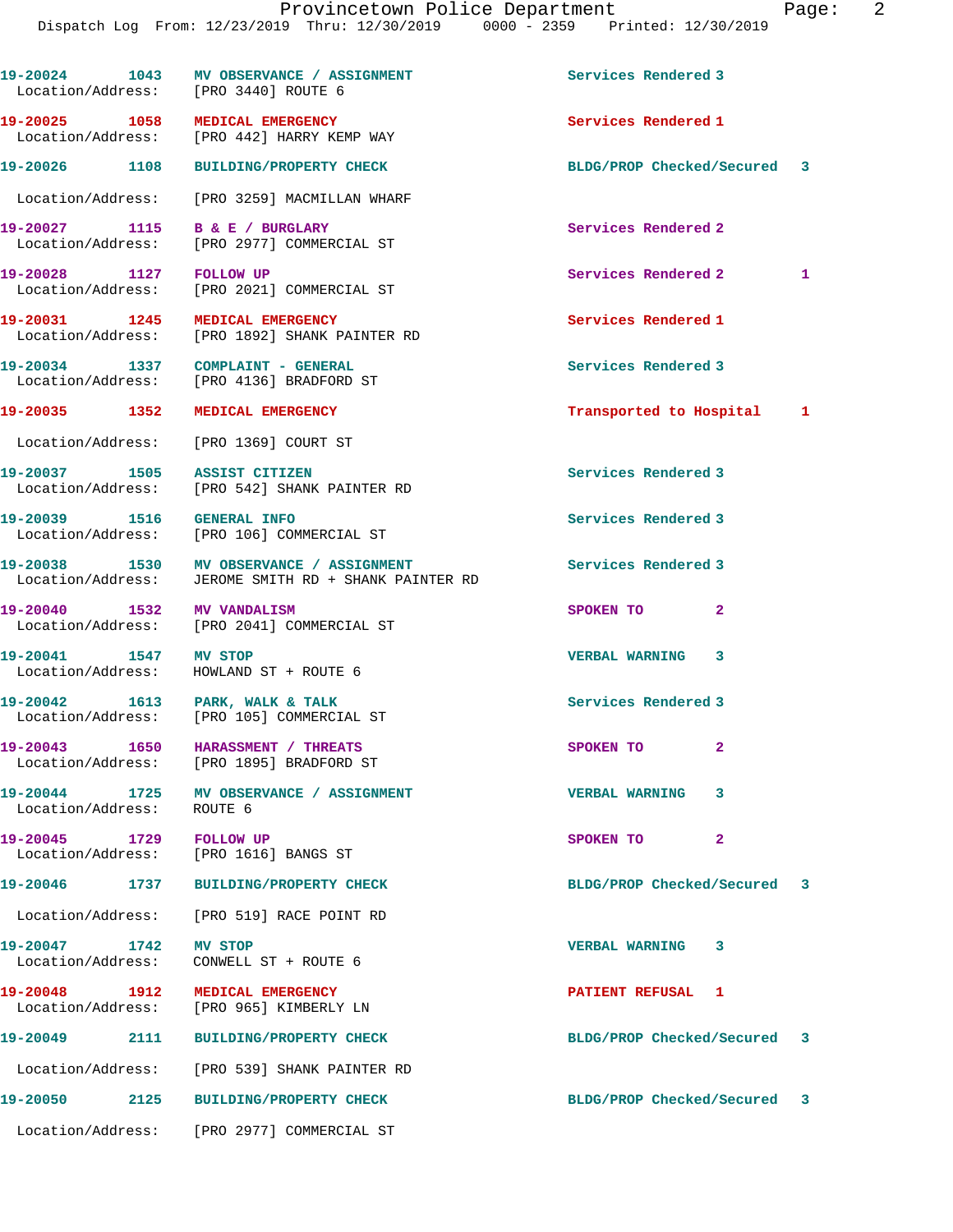|                                    | 19-20051 2149 MV OBSERVANCE / ASSIGNMENT<br>Location/Address: BRADFORD ST + RYDER ST   | Services Rendered 3         |  |
|------------------------------------|----------------------------------------------------------------------------------------|-----------------------------|--|
| 19-20052 2208 MV STOP              | Location/Address: [PRO 2105] STANDISH ST                                               | <b>VERBAL WARNING 3</b>     |  |
|                                    | 19-20053 2353 MV OBSERVANCE / ASSIGNMENT<br>Location/Address: BRADFORD ST + HOWLAND ST | Services Rendered 3         |  |
|                                    | 19-20054 2354 MV OBSERVANCE / ASSIGNMENT<br>Location/Address: BRADFORD ST + RYDER ST   | Services Rendered 3         |  |
|                                    | 19-20055 2357 ASSIST DEPARTMENT / MUTUAL AID<br>Location/Address: [TRU] UNION FIELD RD | Services Rendered 3         |  |
|                                    | For Date: 12/24/2019 - Tuesday                                                         |                             |  |
|                                    |                                                                                        | BLDG/PROP Checked/Secured 3 |  |
|                                    | Location/Address: [PRO 1638] COMMERCIAL ST                                             |                             |  |
| 19-20057 0029                      | <b>BUILDING/PROPERTY CHECK</b>                                                         | BLDG/PROP Checked/Secured 3 |  |
|                                    | Location/Address: [PRO 530] SHANK PAINTER RD                                           |                             |  |
| 19-20058 0044<br>Location/Address: | MV OBSERVANCE / ASSIGNMENT<br>ROUTE 6 + CONWELL ST                                     | Services Rendered 3         |  |
| 19-20059 0107                      | BUILDING/PROPERTY CHECK                                                                | BLDG/PROP Checked/Secured 3 |  |
|                                    | Location/Address: [PRO 530] SHANK PAINTER RD                                           |                             |  |
| 19-20060 0110                      | MV OBSERVANCE / ASSIGNMENT<br>Location/Address: [PRO 530] SHANK PAINTER RD             | Services Rendered 3         |  |
| 19-20061 0120                      |                                                                                        | Services Rendered 3         |  |
|                                    | BUILDING/PROPERTY CHECK<br>Location/Address: [PRO 3908] COMMERCIAL ST                  |                             |  |
| 19-20062 0136                      | MV OBSERVANCE / ASSIGNMENT<br>Location/Address: [PRO 3672] ROUTE 6                     | Services Rendered 3         |  |
| 19-20063 0159                      | <b>BUILDING/PROPERTY CHECK</b><br>Location/Address: [PRO 2977] COMMERCIAL ST           | Services Rendered 3         |  |
| 19-20064 0240                      | <b>BUILDING/PROPERTY CHECK</b>                                                         | BLDG/PROP Checked/Secured 3 |  |
|                                    | Location/Address: [PRO 99] COMMERCIAL ST                                               |                             |  |
| 19-20065 0324                      | <b>BUILDING/PROPERTY CHECK</b><br>Location/Address: [PRO 3259] MACMILLAN WHARF         | Services Rendered 3         |  |
| 19-20066 0353                      | <b>BUILDING/PROPERTY CHECK</b><br>Location/Address: [PRO 433] RYDER ST EXT             | Services Rendered 3         |  |
|                                    | Location/Address: ROUTE 6 + HOWLAND ST                                                 | Services Rendered 3         |  |
| 19-20068 0535                      | BUILDING/PROPERTY CHECK<br>Location/Address: [PRO 3430] COMMERCIAL ST                  | Services Rendered 3         |  |
| 19-20070 0540<br>Location/Address: | <b>MV STOP</b><br>COMMERCIAL ST + BRADFORD ST                                          | <b>VERBAL WARNING 3</b>     |  |
| 19-20069 0546                      | MV OBSERVANCE / ASSIGNMENT<br>Location/Address: [PRO 447] JEROME SMITH RD              | Services Rendered 3         |  |
| 19-20071 0552                      | MV OBSERVANCE / ASSIGNMENT                                                             | Services Rendered 3         |  |

Location/Address: SNAIL RD + COMMERCIAL ST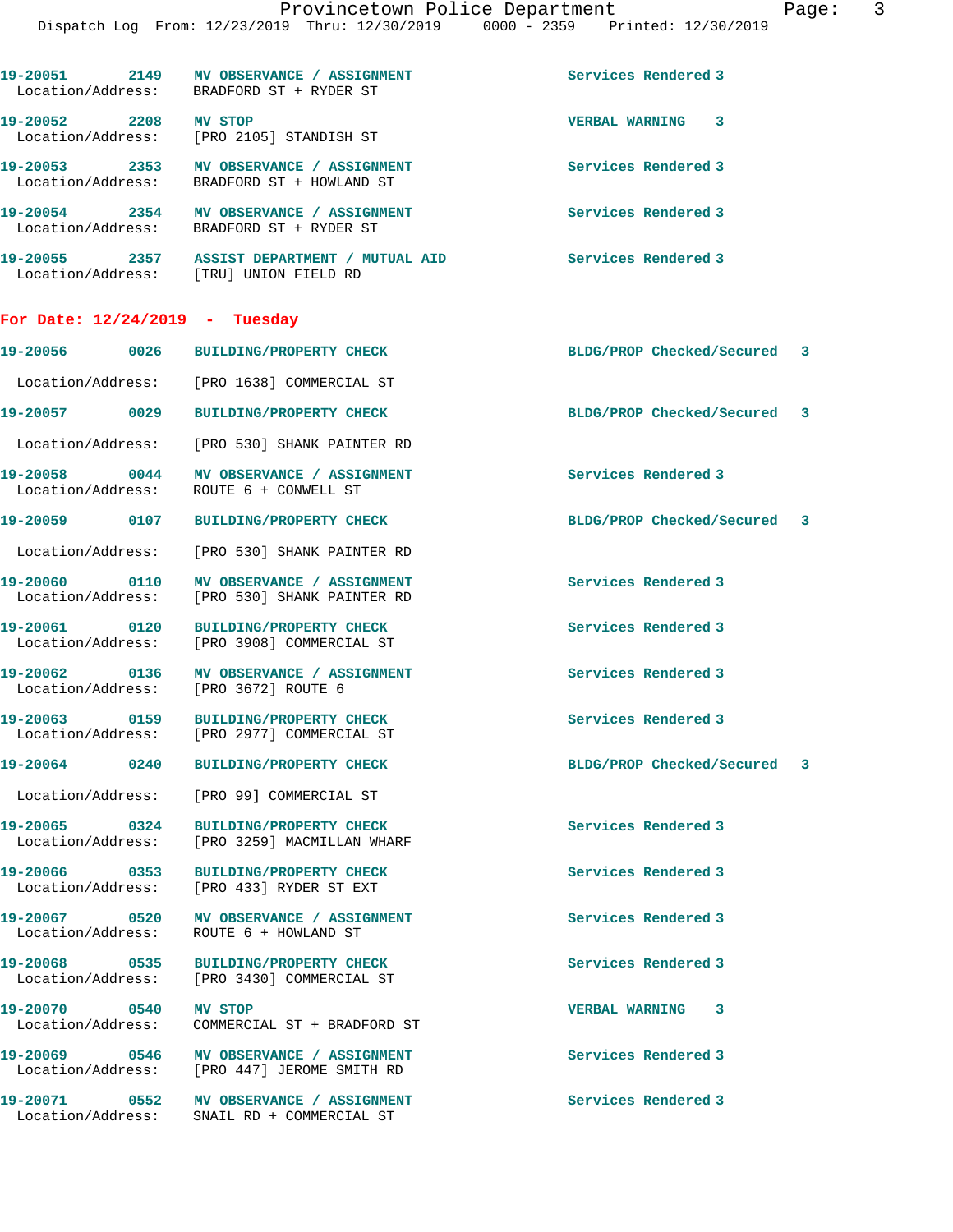**19-20072 0557 BUILDING/PROPERTY CHECK Services Rendered 3** 

Location/Address: [PRO 2898] JEROME SMITH RD

**19-20073 0638 BUILDING/PROPERTY CHECK BLDG/PROP Checked/Secured 3** Location/Address: [PRO 3921] ROUTE 6 **19-20074 0742 BUILDING/PROPERTY CHECK Services Rendered 3**  Location/Address: [PRO 3259] MACMILLAN WHARF **19-20075 0758 MV STOP VERBAL WARNING 3**  ANTHONY ST + BRADFORD ST **19-20077 0832 PARK, WALK & TALK Services Rendered 3**  Location/Address: [PRO 530] SHANK PAINTER RD 19-20078 0845 MV OBSERVANCE / ASSIGNMENT **Services Rendered 3**  Location/Address: COMMERCIAL ST + SNAIL RD **19-20079 0858 PARK, WALK & TALK Services Rendered 3**  Location/Address: BROWNE ST + WINTHROP ST **19-20080 0921 LOST PROPERTY Services Rendered 3**  Location/Address: [PRO 542] SHANK PAINTER RD **19-20081 0939 PARK, WALK & TALK Services Rendered 3**  Location/Address: [PRO 182] COMMERCIAL ST **19-20082 1024 MV OBSERVANCE / ASSIGNMENT Services Rendered 3**  Location/Address: [PRO 530] SHANK PAINTER RD **19-20083 1053 HARASSMENT / THREATS SPOKEN TO 2**  Location/Address: [PRO 329] COMMERCIAL ST Refer To Field Int: 19-32-FI **19-20084 1106 LOST PROPERTY Services Rendered 3**  Location/Address: [PRO 3296] SHANK PAINTER RD **19-20085 1148 MEDICAL EMERGENCY Transported to Hospital 1** Location/Address: [PRO 1215] COMMERCIAL ST **19-20086 1154 MEDICAL EMERGENCY PATIENT REFUSAL 1**  Location/Address: [PRO 442] HARRY KEMP WAY **19-20090 1318 ASSIST CITIZEN Services Rendered 3**  Location/Address: [PRO 1638] COMMERCIAL ST 19-20091 1339 ASSIST CITIZEN **19-20091** Services Rendered 3 Location/Address: [PRO 542] SHANK PAINTER RD **19-20092 1353 ASSIST CITIZEN Services Rendered 3**  Location/Address: [PRO 542] SHANK PAINTER RD **19-20093 1626 PARK, WALK & TALK Services Rendered 3**  Location/Address: [PRO 105] COMMERCIAL ST **19-20094 1628 MEDICAL EMERGENCY Services Rendered 1**  Location/Address: COMMERCIAL ST **19-20095 1713 SERVICE CALL - POLICE SPOKEN TO 3**  Location/Address: [PRO 2251] COMMERCIAL ST **19-20097 2007 MV DISABLED Services Rendered 2**  Location/Address: [PRO 433] RYDER ST EXT **19-20099 2336 FOLLOW UP SPOKEN TO** 2 Location/Address: [PRO 542] SHANK PAINTER RD **For Date: 12/25/2019 - Wednesday**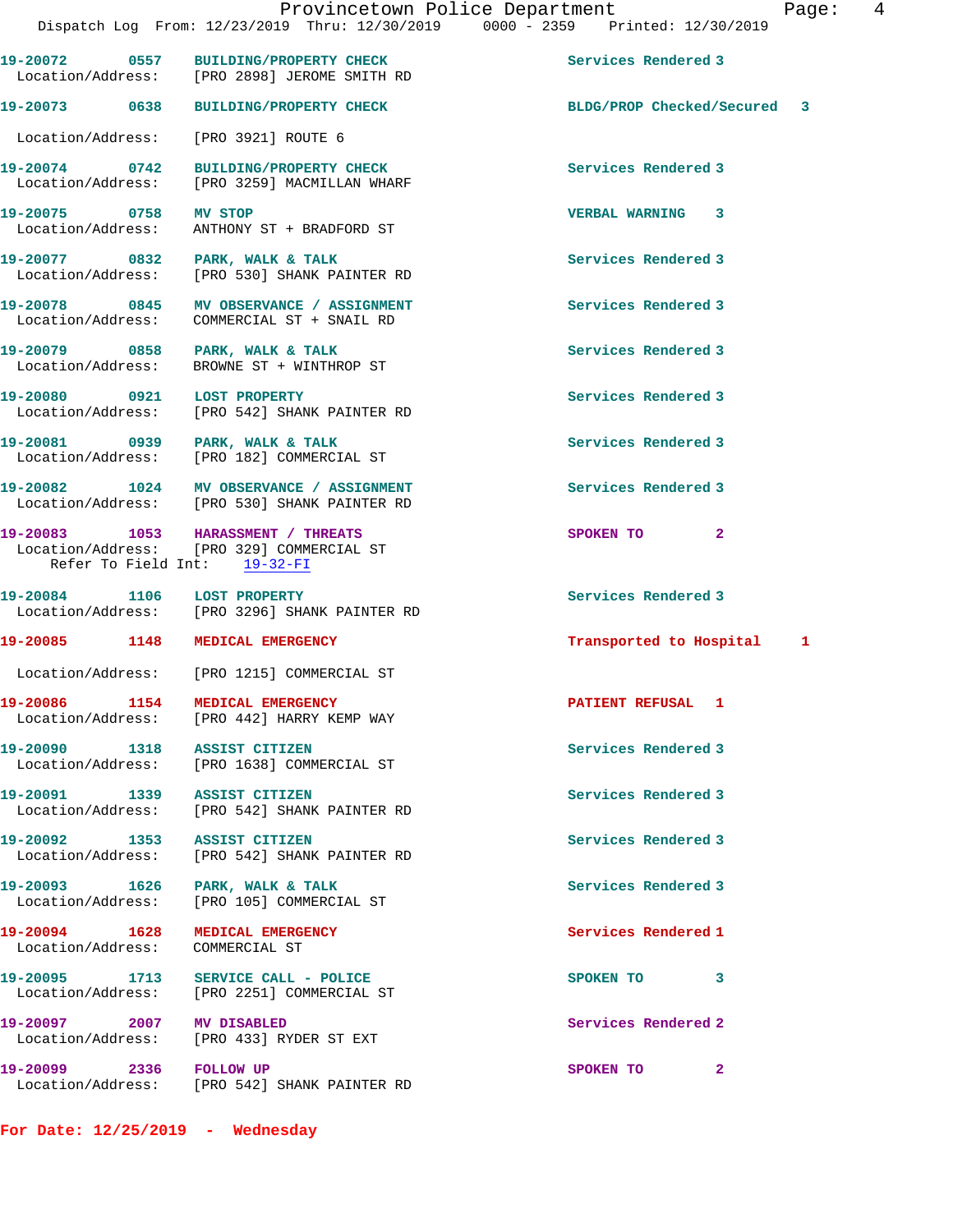| 19-20100 0811                      |      | MEDICAL EMERGENCY<br>Location/Address: [PRO 1457] COMMERCIAL ST                 | Services Rendered 1         |   |   |
|------------------------------------|------|---------------------------------------------------------------------------------|-----------------------------|---|---|
|                                    |      | 19-20101 0953 BUILDING/PROPERTY CHECK                                           | BLDG/PROP Checked/Secured 3 |   |   |
|                                    |      | Location/Address: [PRO 539] SHANK PAINTER RD                                    |                             |   |   |
| 19-20102 1026                      |      | <b>ANIMAL CALL</b><br>Location/Address: [PRO 2577] BRADFORD ST                  | Services Rendered 2         |   |   |
| 19-20103 1035                      |      | MEDICAL EMERGENCY<br>Location/Address: [PRO 1457] COMMERCIAL ST                 | Services Rendered 1         |   |   |
|                                    |      | 19-20105 1050 CHRISTMAS DELIVERY<br>Location/Address: [PRO 442] HARRY KEMP WAY  | Services Rendered 3         |   |   |
|                                    |      | 19-20104 1053 PARK, WALK & TALK<br>Location/Address: [PRO 105] COMMERCIAL ST    | Services Rendered 3         |   |   |
|                                    |      | 19-20106 1107 CHRISTMAS DELIVERY<br>Location/Address: [PRO 1190] COMMERCIAL ST  | Services Rendered 3         |   |   |
| 19-20107 1118<br>Location/Address: |      | PARK, WALK & TALK<br>[PRO 1158] WINSLOW ST                                      | Services Rendered 3         |   |   |
| 19-20108 1405                      |      | DISTURBANCE - FIGHT / ARGUMENT<br>Location/Address: [PRO 3296] SHANK PAINTER RD | Unfounded 1                 |   |   |
| 19-20109 1514                      |      | <b>MEDICAL EMERGENCY</b>                                                        | Transported to Hospital     |   | 1 |
|                                    |      | Location/Address: [PRO 2144] CONWELL ST                                         |                             |   |   |
| 19-20111 1526 ANIMAL CALL          |      |                                                                                 | Referred to Other Agency    |   | 2 |
| Location/Address:                  |      | [PRO 106] COMMERCIAL ST                                                         |                             |   |   |
| 19-20113 1959<br>Location/Address: |      | <b>MV DISABLED</b><br>[PRO 3670] SHANK PAINTER RD                               | Services Rendered 2         |   |   |
| 19-20114 2053                      |      | MEDICAL EMERGENCY<br>Location/Address: [PRO 1457] COMMERCIAL ST                 | Services Rendered 1         |   |   |
|                                    |      | 19-20115 2113 MEDICAL EMERGENCY<br>Location/Address: [PRO 437] FREEMAN ST       | PATIENT REFUSAL 1           |   |   |
|                                    |      | 19-20116 2131 MEDICAL EMERGENCY                                                 | Transported to Hospital     |   | 1 |
|                                    |      | Location/Address: [PRO VNEW] HOWLAND ST                                         |                             |   |   |
| 19-20118 2240                      |      | <b>NOISE COMPLAINT</b><br>Location/Address: [PRO 506] PEARL ST                  | SPOKEN TO                   | 3 |   |
|                                    |      | 19-20119 2310 PARK, WALK & TALK<br>Location/Address: [PRO 539] SHANK PAINTER RD | Services Rendered 3         |   |   |
| Location/Address:                  |      | 19-20120 2336 MV OBSERVANCE / ASSIGNMENT<br>ROUTE 6 + SNAIL RD                  | Services Rendered 3         |   |   |
| 19-20121 2353                      |      | BUILDING/PROPERTY CHECK<br>Location/Address: [PRO 2898] JEROME SMITH RD         | Services Rendered 3         |   |   |
|                                    |      | For Date: $12/26/2019$ - Thursday                                               |                             |   |   |
| 19-20122 0020                      |      | BUILDING/PROPERTY CHECK<br>Location/Address: [PRO 2540] RACE POINT RD           | Services Rendered 3         |   |   |
| 19-20123                           | 0045 | MV OBSERVANCE / ASSIGNMENT                                                      | Services Rendered 3         |   |   |

Location/Address: HIGH POLE HILL + BRADFORD ST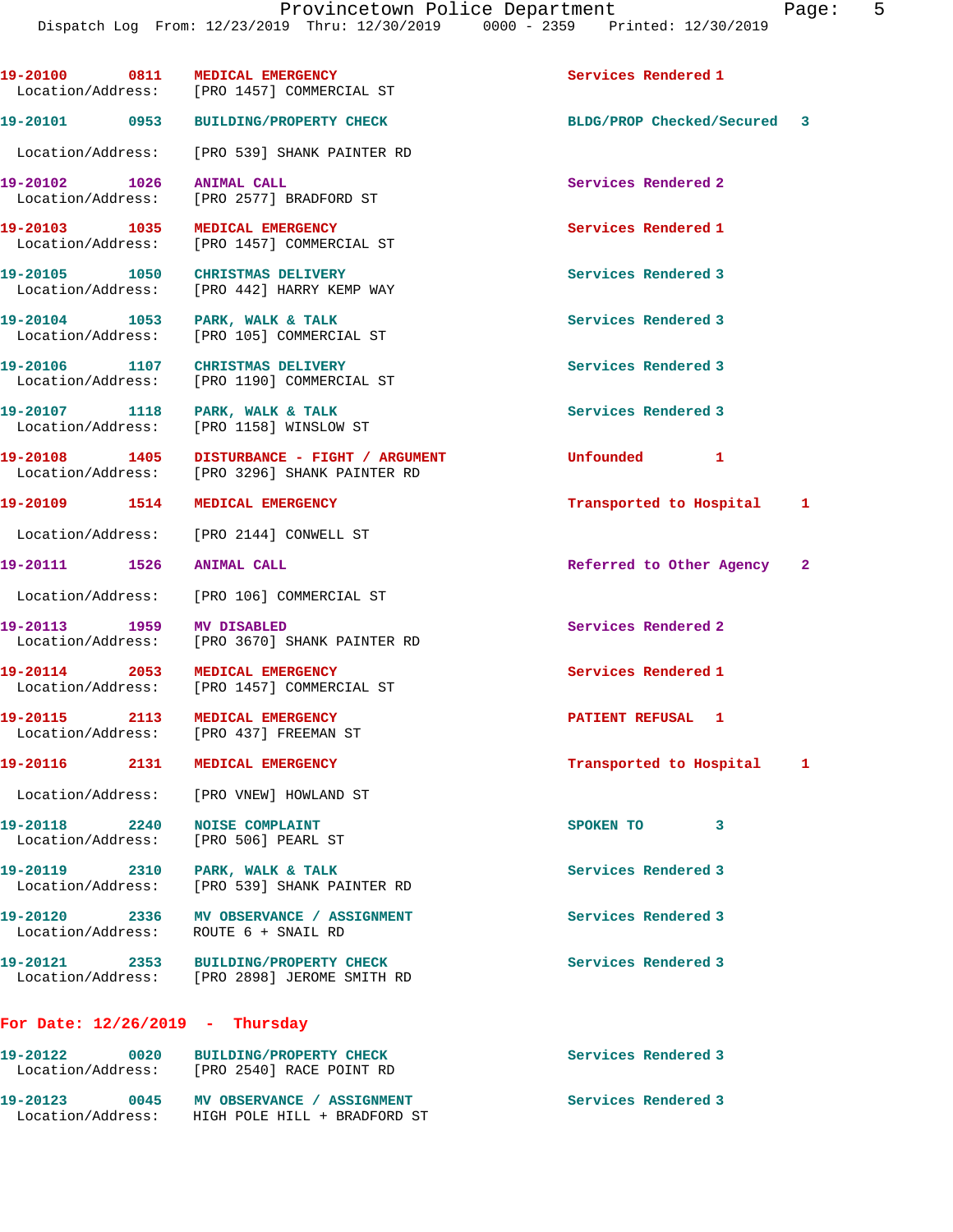**19-20124 0057 MV OBSERVANCE / ASSIGNMENT Services Rendered 3**  Location/Address: JEROME SMITH RD + SHANK PAINTER RD **19-20125 0153 BUILDING/PROPERTY CHECK Services Rendered 3**  [PRO 3259] MACMILLAN WHARF **19-20126 0154 BUILDING/PROPERTY CHECK BLDG/PROP Checked/Secured 3** Location/Address: [PRO 1778] SHANK PAINTER RD **19-20127 0242 MV OBSERVANCE / ASSIGNMENT Services Rendered 3**  Location/Address: **19-20128 0247 MV OBSERVANCE / ASSIGNMENT Services Rendered 3**  Location/Address: BRADFORD ST + HOWLAND ST **19-20129 0631 MEDICAL EMERGENCY PATIENT REFUSAL 1**  Location/Address: [PRO 1457] COMMERCIAL ST **19-20130 0810 BUILDING/PROPERTY CHECK Services Rendered 3**  Location/Address: [PRO 433] RYDER ST EXT **19-20132 0843 PARK, WALK & TALK Services Rendered 3**  Location/Address: [PRO 2500] COMMERCIAL ST **19-20133 0850 BUILDING/PROPERTY CHECK Services Rendered 3**  [PRO 526] RYDER ST EXT 19-20135 0859 PARK, WALK & TALK **Services Rendered 3**  Location/Address: [PRO 3121] COMMERCIAL ST **19-20134 0902 BUILDING/PROPERTY CHECK Services Rendered 3**  Location/Address: [PRO 2483] COMMERCIAL ST **19-20136 0902 ANIMAL CALL Services Rendered 2**  Location/Address: [PRO 521] ROUTE 6 **19-20137 0918 GENERAL INFO SPOKEN TO 3**  [PRO 3443] COMMERCIAL ST **19-20138 0959 FOLLOW UP Services Rendered 2**  Location/Address: [PRO 506] PEARL ST 19-20139 1003 PARK, WALK & TALK **Services Rendered** 3 Location/Address: [PRO 175] COMMERCIAL ST 19-20141 1024 MV OBSERVANCE / ASSIGNMENT **Services Rendered 3**  Location/Address: ROUTE 6 + SNAIL RD **19-20142 1029 LOST PROPERTY Services Rendered 3**  Location/Address: [PRO 3296] SHANK PAINTER RD 19-20140 1030 PARK, WALK & TALK **Services Rendered 3**  Location/Address: [PRO 105] COMMERCIAL ST **19-20143 1109 BUILDING/PROPERTY CHECK Services Rendered 3**  Location/Address: [PRO 521] ROUTE 6 **19-20145 1126 MV OBSERVANCE / ASSIGNMENT Services Rendered 3**  Location/Address: BRADFORD ST + CONWAY ST **19-20147** 1140 MV HIT & RUN **19-20147** SPOKEN TO 2 Location/Address: [PRO 228] COMMERCIAL ST **19-20150 1401 BUILDING/PROPERTY CHECK Services Rendered 3**  Location/Address: [PRO 2540] RACE POINT RD **19-20151 1535 MV OBSERVANCE / ASSIGNMENT Services Rendered 3**  Location/Address: ROUTE 6 + HOWLAND ST **19-20152 1540 LOST PROPERTY Services Rendered 3**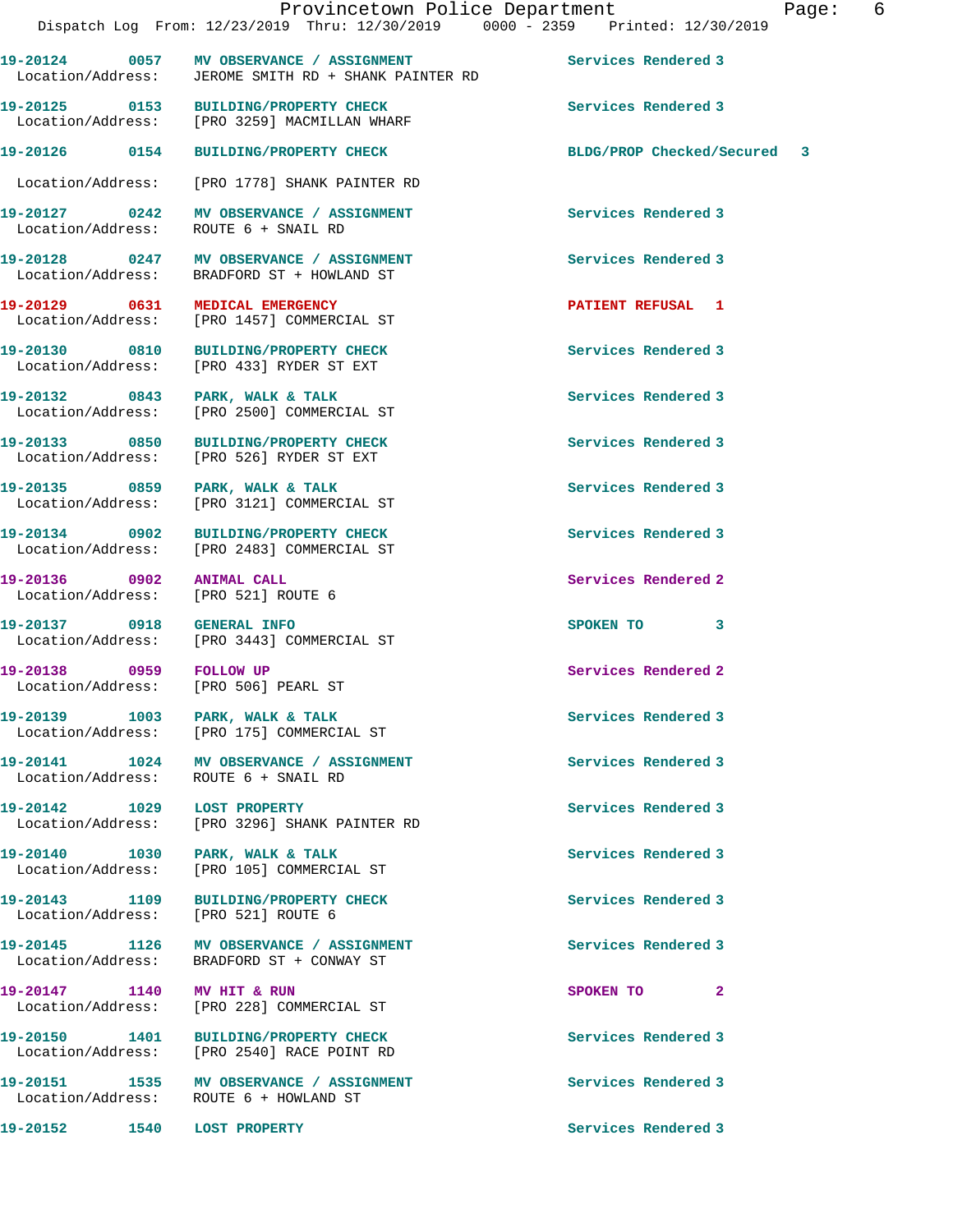|                                                                                        |                                                                                | Provincetown Police Department |  |                           |              | Page: | 7 |
|----------------------------------------------------------------------------------------|--------------------------------------------------------------------------------|--------------------------------|--|---------------------------|--------------|-------|---|
|                                                                                        | Dispatch Log From: 12/23/2019 Thru: 12/30/2019 0000 - 2359 Printed: 12/30/2019 |                                |  |                           |              |       |   |
| Location/Address: [PRO 542] SHANK PAINTER RD                                           |                                                                                |                                |  |                           |              |       |   |
| 19-20153 1620 BUILDING/PROPERTY CHECK<br>Location/Address: [PRO 2206] PILGRIMS LANDING |                                                                                |                                |  | Services Rendered 3       |              |       |   |
| 19-20154 1626 BUILDING/PROPERTY CHECK<br>Location/Address: [PRO 3259] MACMILLAN WHARF  |                                                                                |                                |  | Services Rendered 3       |              |       |   |
| 19-20155 1652 MV OBSERVANCE / ASSIGNMENT<br>Location/Address: [PRO 3430] COMMERCIAL ST |                                                                                |                                |  | Services Rendered 3       |              |       |   |
| 19-20156 1725 911 - GENERAL<br>Location/Address: [PRO 1778] SHANK PAINTER RD           |                                                                                |                                |  | False Alarm               | $\mathbf{1}$ |       |   |
| 19-20157 1804 DISORDERLY<br>Location/Address: [PRO 437] FREEMAN ST                     |                                                                                |                                |  | Peace Restored 1          |              |       |   |
| 19-20158 1843 MV OBSERVANCE / ASSIGNMENT<br>Location/Address: BRADFORD ST + RYDER ST   |                                                                                |                                |  | Services Rendered 3       |              |       |   |
| 19-20160 1926                                                                          | <b>HAZARDS</b>                                                                 |                                |  | Referred to Other Agency  |              | -2    |   |
| Location/Address:                                                                      | KENDALL LN + COMMERCIAL ST                                                     |                                |  |                           |              |       |   |
| 19-20161 2013<br>Location/Address: [TRU 728] HEAD OF THE MEADOW RD                     | <b>GENERAL INFO</b>                                                            |                                |  | Services Rendered 3       |              |       |   |
| 19-20162 2100                                                                          | MV STOP                                                                        |                                |  | Citation / Warning Issued |              | 3     |   |

 Location/Address: [PRO 3296] SHANK PAINTER RD Refer To Field Int: 19-33-FI

## **For Date: 12/27/2019 - Friday**

| 19-20163 0008                                    | BUILDING/PROPERTY CHECK<br>Location/Address: [PRO 3259] MACMILLAN WHARF                | Services Rendered 3         |  |
|--------------------------------------------------|----------------------------------------------------------------------------------------|-----------------------------|--|
|                                                  | 19-20164 0020 MV OBSERVANCE / ASSIGNMENT<br>Location/Address: BRADFORD ST + HOWLAND ST | Services Rendered 3         |  |
| 19-20165 0057 ASSIST CITIZEN                     | Location/Address: [PRO 2125] COMMERCIAL ST                                             | Services Rendered 3         |  |
|                                                  | Location/Address: [PRO 37] BRADFORD ST                                                 | Services Rendered 3         |  |
| 19-20167  0216 MV COMPLAINT<br>Location/Address: | BRADFORD ST + CENTER ST                                                                | SPOKEN TO<br>$\overline{2}$ |  |
|                                                  | 19-20168  0242 MV OBSERVANCE / ASSIGNMENT<br>Location/Address: CONWELL ST + ROUTE 6    | Services Rendered 3         |  |
| 19-20169 0245                                    | <b>BUILDING/PROPERTY CHECK</b>                                                         | BLDG/PROP Checked/Secured 3 |  |
|                                                  | Location/Address: [PRO 379] COMMERCIAL ST                                              |                             |  |
| 19-20170 0248<br>Location/Address:               | MV OBSERVANCE / ASSIGNMENT<br>BRADFORD ST + COMMERCIAL ST                              | Services Rendered 3         |  |
| 19-20171 0341                                    | BUILDING/PROPERTY CHECK                                                                | BLDG/PROP Checked/Secured 3 |  |
|                                                  | Location/Address: [PRO 1778] SHANK PAINTER RD                                          |                             |  |
| 19-20172 0414                                    | <b>BUILDING/PROPERTY CHECK</b>                                                         | BLDG/PROP Checked/Secured 3 |  |
|                                                  | Location/Address: [PRO 1989] COMMERCIAL ST                                             |                             |  |
| 19-20173 0432                                    | <b>BUILDING/PROPERTY CHECK</b>                                                         | BLDG/PROP Checked/Secured 3 |  |
|                                                  | Location/Address: [PRO 182] COMMERCIAL ST                                              |                             |  |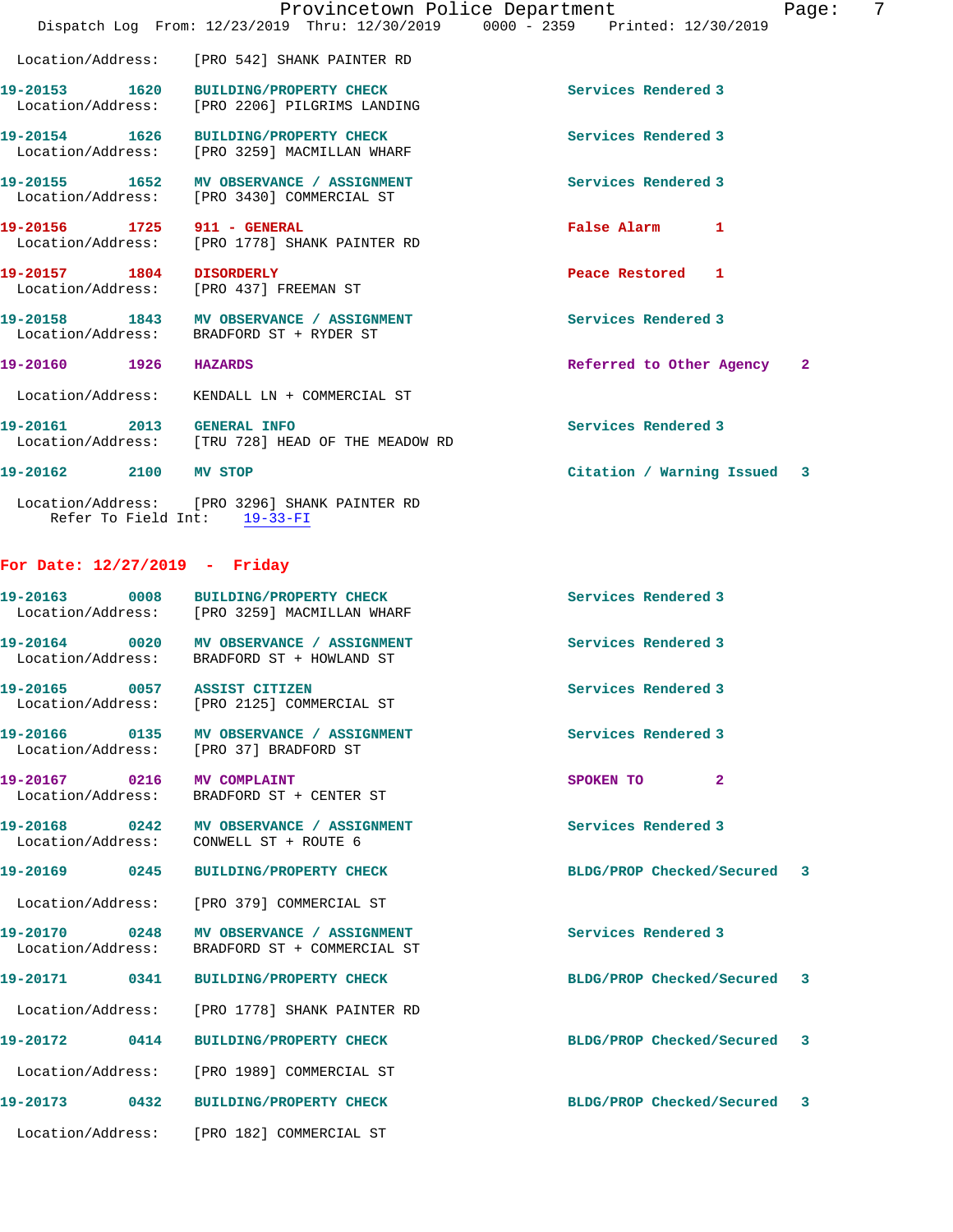|                                                       | 19-20174 0511 BUILDING/PROPERTY CHECK<br>Location/Address: [PRO 2540] RACE POINT RD      | Services Rendered 3        |   |
|-------------------------------------------------------|------------------------------------------------------------------------------------------|----------------------------|---|
|                                                       |                                                                                          | Services Rendered 3        |   |
|                                                       | 19-20176 0923 BUILDING/PROPERTY CHECK<br>Location/Address: [PRO 2500] COMMERCIAL ST      | Services Rendered 3        |   |
| 19-20177 0929                                         | <b>BUILDING/PROPERTY CHECK</b><br>Location/Address: [PRO 526] RYDER ST EXT               | Services Rendered 3        |   |
| 19-20178 0930 MEDICAL EMERGENCY                       |                                                                                          | Transported to Hospital    | 1 |
| Location/Address: PEARL ST                            |                                                                                          |                            |   |
|                                                       | 19-20180 1002 BUILDING/PROPERTY CHECK<br>Location/Address: [PRO 2481] TREMONT ST         | Services Rendered 3        |   |
|                                                       | 19-20181 1004 BUILDING/PROPERTY CHECK<br>Location/Address: [PRO 2483] COMMERCIAL ST      | Services Rendered 3        |   |
|                                                       | 19-20183 1009 LARCENY / FORGERY / FRAUD<br>Location/Address: [PRO 3296] SHANK PAINTER RD | Services Rendered 2        |   |
|                                                       | 19-20182 1013 BUILDING/PROPERTY CHECK<br>Location/Address: [PRO 106] COMMERCIAL ST       | Services Rendered 3        |   |
| 19-20185 1055 FOLLOW UP                               | Location/Address: [PRO 442] HARRY KEMP WAY                                               | SPOKEN TO<br>$\mathbf{2}$  |   |
| 19-20186 1111 PARKING COMPLAINT                       | Location/Address: [PRO 2795] LOVETTS CT                                                  | <b>GONE ON ARRIVAL 3</b>   |   |
| 19-20187 1200 ASSIST CITIZEN                          |                                                                                          | Referred to Other Agency 3 |   |
|                                                       | Location/Address: [PRO 1895] BRADFORD ST                                                 |                            |   |
| 19-20189 1244 MEDICAL EMERGENCY                       |                                                                                          | Transported to Hospital    | 1 |
|                                                       | Location/Address: [PRO 545] SHANK PAINTER RD                                             |                            |   |
| 19-20190 1254 LOST PROPERTY                           | Location/Address: [PRO 539] SHANK PAINTER RD                                             | Services Rendered 3        |   |
| 19-20191 1501                                         | MEDICAL EMERGENCY<br>Location/Address: [PRO 4136] BRADFORD ST                            | PATIENT REFUSAL 1          |   |
| 19-20193 1730 GENERAL INFO                            |                                                                                          | No Action Required         | 3 |
| Location/Address: RACE POINT RD                       |                                                                                          |                            |   |
| 19-20194<br>1735                                      | MEDICAL EMERGENCY                                                                        | Transported to Hospital    | 1 |
|                                                       | Location/Address: [PRO 3007] HARRY KEMP WAY                                              |                            |   |
| 19-20196 1858                                         | <b>BUILDING/PROPERTY CHECK</b><br>Location/Address: [PRO 2483] COMMERCIAL ST             | Services Rendered 3        |   |
| 19-20197 1909<br>Location/Address: [PRO 3440] ROUTE 6 | MV OBSERVANCE / ASSIGNMENT                                                               | Services Rendered 3        |   |
| 19-20198 2342                                         | PARK, WALK & TALK<br>Location/Address: [PRO 3870] COMMERCIAL ST                          | Services Rendered 3        |   |
| 19-20199<br>Location/Address: ROUTE 6                 | 2351 MV OBSERVANCE / ASSIGNMENT                                                          | Services Rendered 3        |   |

**For Date: 12/28/2019 - Saturday**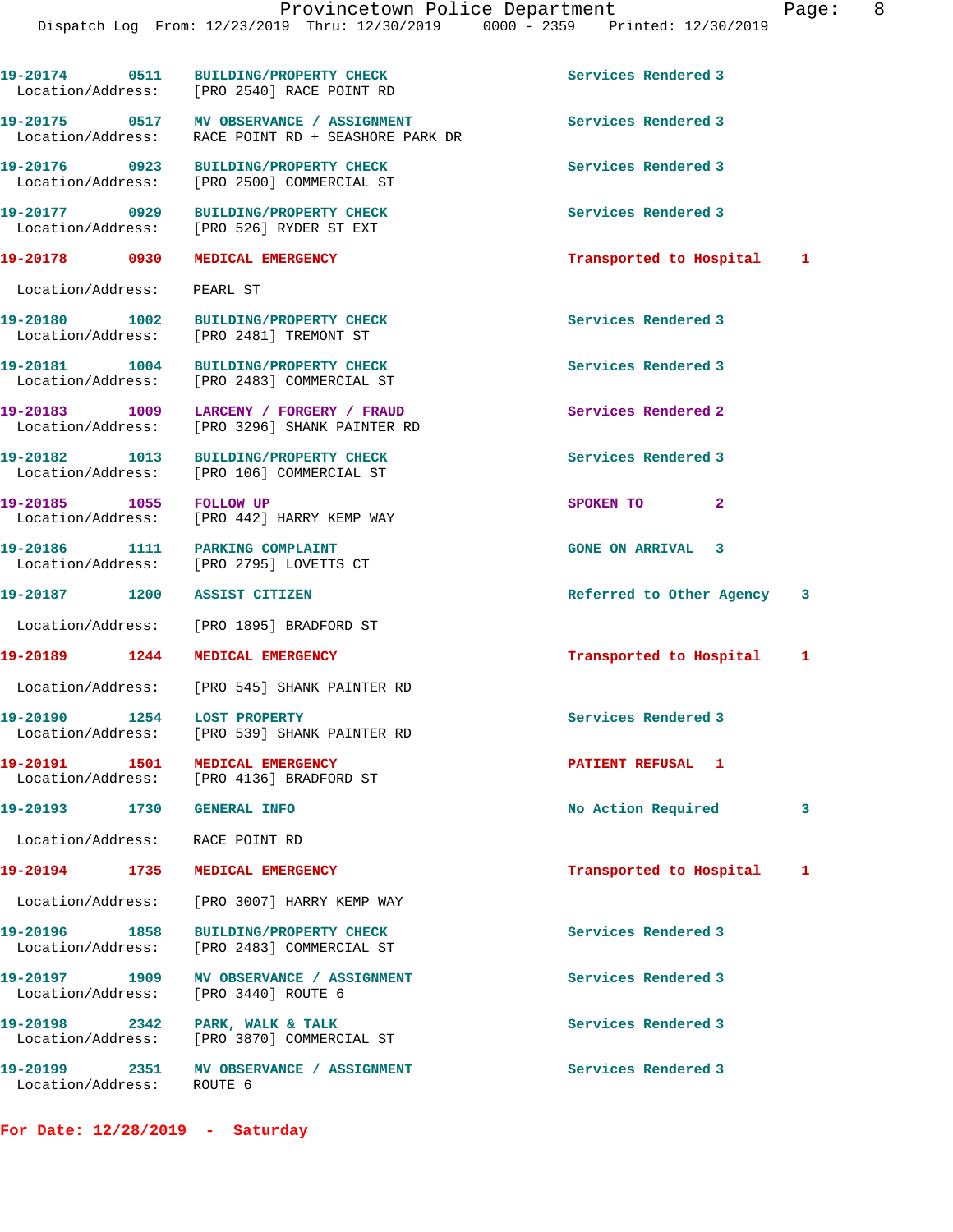Provincetown Police Department Page: 9 Dispatch Log From: 12/23/2019 Thru: 12/30/2019 0000 - 2359 Printed: 12/30/2019 **19-20200 0010 MV STOP Citation / Warning Issued 3** Location/Address: [PRO 1603] STANDISH ST **19-20201 0031 PARK, WALK & TALK Services Rendered 3**  Location/Address: [PRO 3870] COMMERCIAL ST **19-20203 0048 BAR CHECK Services Rendered 3**  Location/Address: [PRO 3443] COMMERCIAL ST **19-20202 0052 MV OBSERVANCE / ASSIGNMENT Services Rendered 3**  Location/Address: BRADFORD ST + RYDER ST 19-20204 0102 PARK, WALK & TALK **Services Rendered 3**  Location: [PRO 3431] LOPES SQUARE **19-20205 0120 MV OBSERVANCE / ASSIGNMENT Services Rendered 3**  Location/Address: [PRO 37] BRADFORD ST **19-20206 0154 MV OBSERVANCE / ASSIGNMENT Services Rendered 3**  Location/Address: COMMERCIAL ST + SNAIL RD **19-20207 0233 BUILDING/PROPERTY CHECK BLDG/PROP Checked/Secured 3** Location/Address: [PRO 99] COMMERCIAL ST **19-20209 0302 BUILDING/PROPERTY CHECK BLDG/PROP Checked/Secured 3** Location/Address: [PRO 530] SHANK PAINTER RD **19-20208 0304 BUILDING/PROPERTY CHECK BLDG/PROP Checked/Secured 3** Location/Address: [PRO 440] HARRY KEMP WAY **19-20210 0424 BUILDING/PROPERTY CHECK BLDG/PROP Checked/Secured 3** Location/Address: [PRO 413] CONWELL ST **19-20211 0438 911 - GENERAL Services Rendered 1**  [PRO 2391] BRADFORD ST **19-20212 0538 MV OBSERVANCE / ASSIGNMENT Services Rendered 3**  Location/Address: ROUTE 6 + HOWLAND ST **19-20213 0550 BUILDING/PROPERTY CHECK BLDG/PROP Checked/Secured 3** Location/Address: [PRO 2977] COMMERCIAL ST **19-20214 0723 MV OBSERVANCE / ASSIGNMENT Services Rendered 3**  Location/Address: [PRO 3430] COMMERCIAL ST **19-20215 0805 BUILDING/PROPERTY CHECK Services Rendered 3**  Location/Address: [PRO 526] RYDER ST EXT **19-20216 0823 BUILDING/PROPERTY CHECK Services Rendered 3**  Location/Address: [PRO 2977] COMMERCIAL ST **19-20217 0840 MV OBSERVANCE / ASSIGNMENT Citation / Warning Issued 3** Location/Address: ROUTE 6 + SNAIL RD **19-20218 0902 MV STOP Citation / Warning Issued 3**

**19-20219 1052 PARK, WALK & TALK Services Rendered 3**  Location/Address: [PRO 175] COMMERCIAL ST

**19-20220 1113 MEDICAL EMERGENCY Services Rendered 1**  Location/Address: [PRO 1507] BRADFORD ST

Location/Address: [PRO 2518] ROUTE 6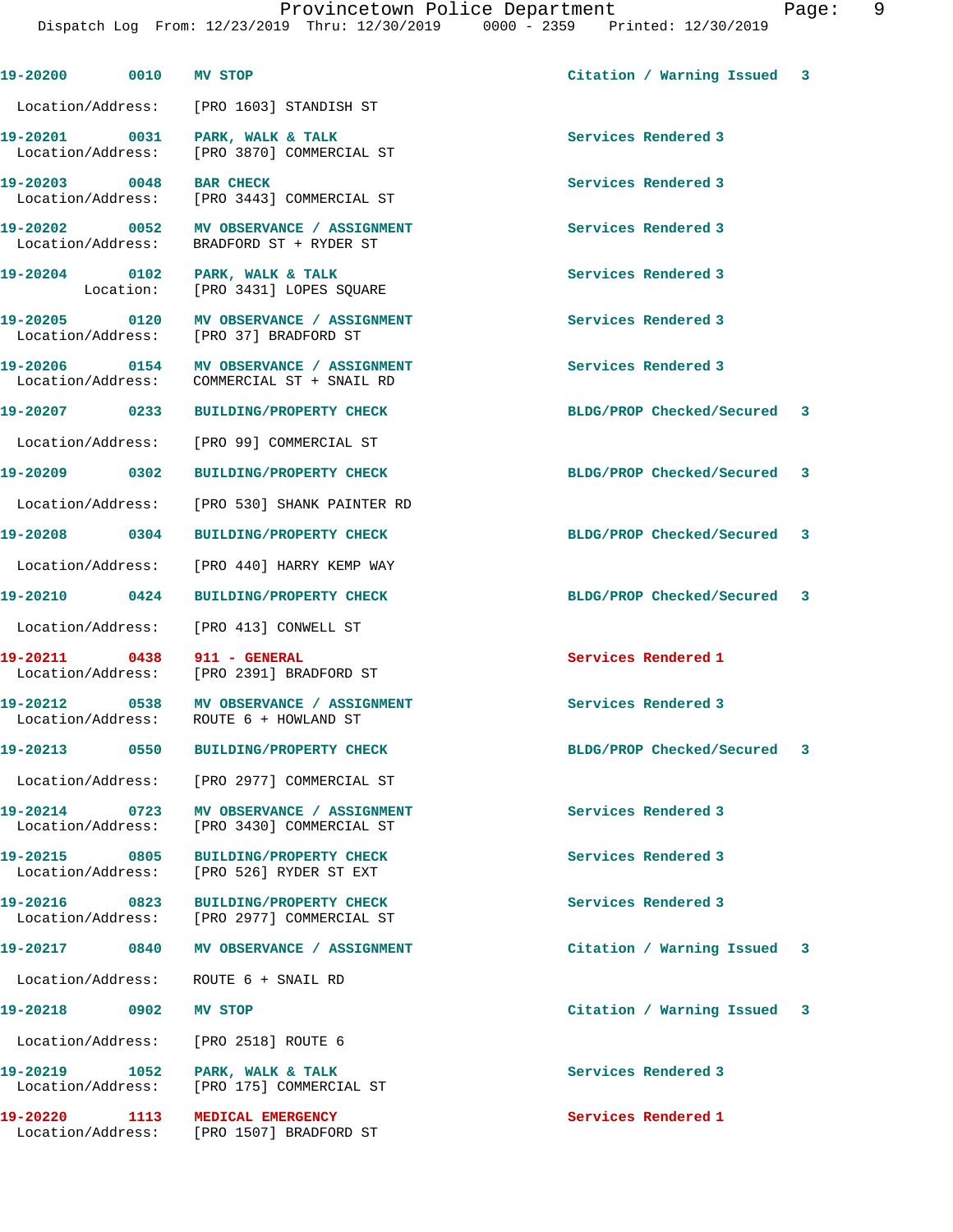| 19-20221 1249 ASSIST CITIZEN                              | Location/Address: [PRO 540] SHANK PAINTER RD                                              | Services Rendered 3                   |  |
|-----------------------------------------------------------|-------------------------------------------------------------------------------------------|---------------------------------------|--|
|                                                           | 19-20222 1309 BUILDING/PROPERTY CHECK<br>Location/Address: [PRO 2490] PROVINCELANDS RD    | Services Rendered 3                   |  |
| 19-20223 1408                                             | MEDICAL EMERGENCY                                                                         | Transported to Hospital 1             |  |
|                                                           | Location/Address: [PRO 193] COMMERCIAL ST                                                 |                                       |  |
|                                                           | 19-20226 1532 PARK, WALK & TALK<br>Location/Address: [PRO 105] COMMERCIAL ST              | Services Rendered 3                   |  |
| 19-20227 1603<br>Location/Address: ROUTE 6                | MV STOP                                                                                   | VERBAL WARNING 3                      |  |
| 19-20229 1729 MV STOP<br>Location/Address: HARRY KEMP WAY |                                                                                           | <b>VERBAL WARNING</b><br>3            |  |
| 19-20230 1737 ANIMAL CALL                                 | Location/Address: BRADFORD ST + HOWLAND ST                                                | <b>VERBAL WARNING</b><br>$\mathbf{2}$ |  |
| 19-20231 1757 ALARM - GENERAL                             | Location/Address: [PRO 440] HARRY KEMP WAY                                                | False Alarm 1                         |  |
|                                                           | 19-20232 1812 MV OBSERVANCE / ASSIGNMENT<br>Location/Address: BRADFORD ST EXT + W VINE ST | Services Rendered 3                   |  |
| 19-20234 1846 MV STOP                                     | Location/Address: [PRO 2604] BRADFORD ST                                                  | <b>VERBAL WARNING 3</b>               |  |
|                                                           | 19-20235 1915 BUILDING/PROPERTY CHECK                                                     | BLDG/PROP Checked/Secured 3           |  |
|                                                           | Location/Address: [PRO 539] SHANK PAINTER RD                                              |                                       |  |
| 19-20236 1925                                             | MV STOP                                                                                   | No Action Required<br>3               |  |
|                                                           | Location/Address: BRADFORD ST + PEARL ST                                                  |                                       |  |
| 19-20237 1954 MV STOP                                     |                                                                                           | Citation / Warning Issued 3           |  |
| Location/Address: ROUTE 6                                 |                                                                                           |                                       |  |
|                                                           | 19-20238 2017 MV OBSERVANCE / ASSIGNMENT                                                  | No Action Required<br>3               |  |
|                                                           | Location/Address: [PRO 4136] BRADFORD ST                                                  |                                       |  |
| 19-20239 2043 MV STOP                                     | Location/Address: [PRO 526] RYDER ST EXT                                                  | <b>VERBAL WARNING</b><br>3            |  |
| 19-20240 2123 MV STOP                                     | Location/Address: [PRO 1886] BRADFORD ST                                                  | <b>VERBAL WARNING</b><br>3            |  |
|                                                           | 19-20242 2156 COMPLAINT - GENERAL<br>Location/Address: [PRO 2832] COMMERCIAL ST           | SPOKEN TO<br>3                        |  |
|                                                           | 19-20241 2159 BUILDING/PROPERTY CHECK<br>Location/Address: [PRO 519] RACE POINT RD        | Services Rendered 3                   |  |
| 19-20243 2203<br>Location/Address:                        | <b>MV STOP</b><br>STANDISH ST + STANDISH AVE                                              | VERBAL WARNING 3                      |  |
|                                                           | 19-20245 2325 BUILDING/PROPERTY CHECK                                                     | BLDG/PROP Checked/Secured 3           |  |
|                                                           | Location/Address: [PRO 444] HIGH POLE HILL                                                |                                       |  |
| 19-20246 2325                                             | MV OBSERVANCE / ASSIGNMENT<br>Location/Address: [PRO 595] BRADFORD ST                     | Services Rendered 3                   |  |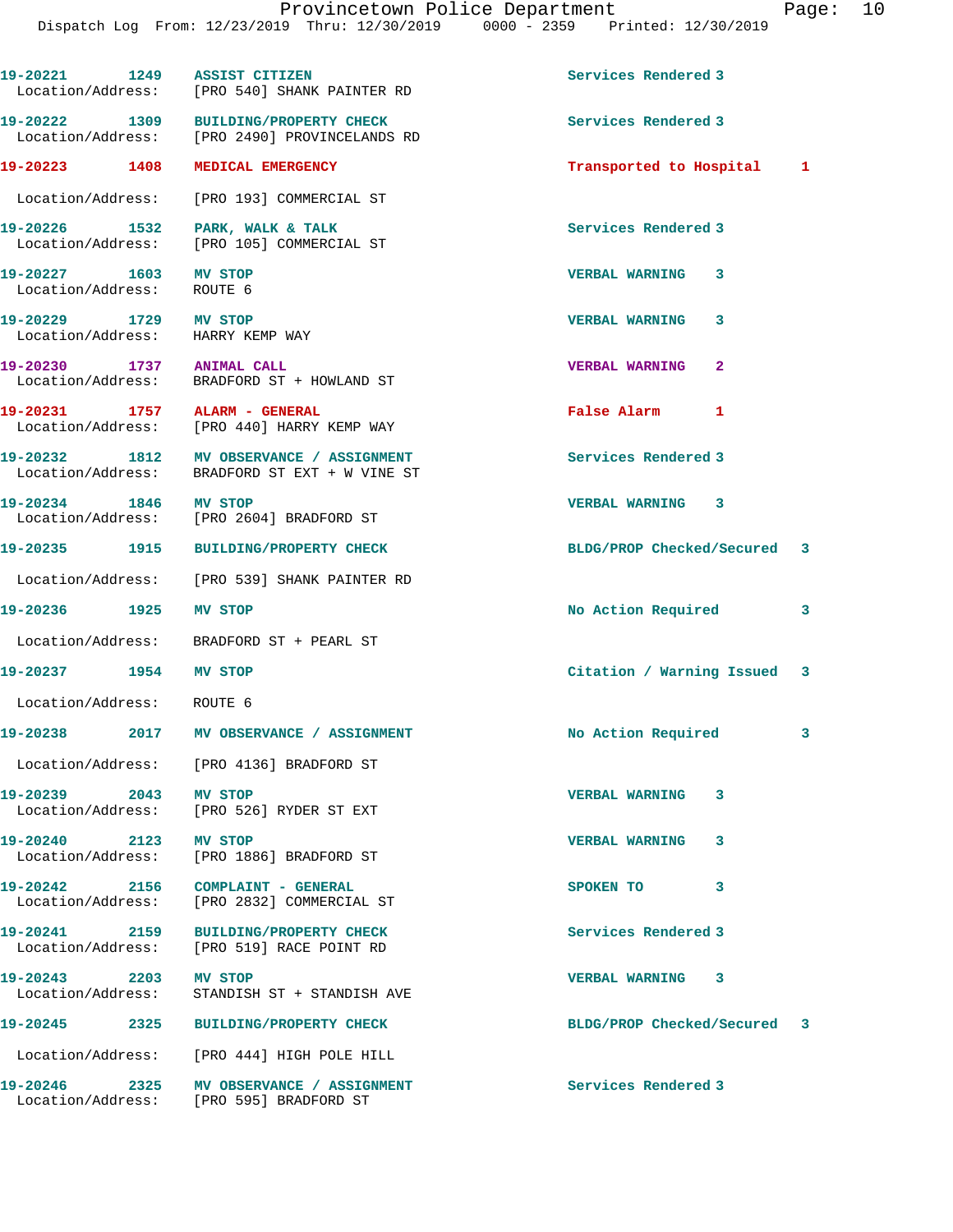|  |                                                | Provincetown Police Department  | Page: | - 11 |
|--|------------------------------------------------|---------------------------------|-------|------|
|  | Dispatch Log From: 12/23/2019 Thru: 12/30/2019 | 0000 - 2359 Printed: 12/30/2019 |       |      |

| For Date: $12/29/2019$ - Sunday    |                                                                                        |                             |              |
|------------------------------------|----------------------------------------------------------------------------------------|-----------------------------|--------------|
| 19-20248 0000                      | <b>BAR CHECK</b>                                                                       | BLDG/PROP Checked/Secured 3 |              |
|                                    | Location/Address: [PRO 399] COMMERCIAL ST                                              |                             |              |
| 19-20249 0003                      | MV STOP<br>Location/Address: ROUTE 6 + SNAIL RD                                        | VERBAL WARNING 3            |              |
| 19-20250 0010 MV STOP              | Location/Address: BRADFORD ST + WINSLOW ST                                             | <b>VERBAL WARNING 3</b>     |              |
|                                    |                                                                                        | BLDG/PROP Checked/Secured 3 |              |
|                                    | Location/Address: [PRO 537] SHANK PAINTER RD                                           |                             |              |
| 19-20253 0026                      | <b>BAR CHECK</b>                                                                       | BLDG/PROP Checked/Secured 3 |              |
|                                    | Location/Address: [PRO 3443] COMMERCIAL ST                                             |                             |              |
|                                    | 19-20254 0044 MV OBSERVANCE / ASSIGNMENT<br>Location/Address: BRADFORD ST + RYDER ST   | Services Rendered 3         |              |
|                                    | 19-20255 0114 MV OBSERVANCE / ASSIGNMENT<br>Location/Address: HOWLAND ST + BRADFORD ST | Services Rendered 3         |              |
| 19-20256 0122 MV STOP              | Location/Address: [PRO 60] BRADFORD ST                                                 | VERBAL WARNING 3            |              |
|                                    | 19-20257 0141 BUILDING/PROPERTY CHECK<br>Location/Address: [PRO 3259] MACMILLAN WHARF  | Services Rendered 3         |              |
| Location/Address:                  | CONWELL ST + ROUTE 6                                                                   | Services Rendered 3         |              |
| 19-20259 0242                      | BUILDING/PROPERTY CHECK                                                                | BLDG/PROP Checked/Secured 3 |              |
| Location/Address:                  | [PRO 2898] JEROME SMITH RD                                                             |                             |              |
| 19-20260 0339                      | <b>BUILDING/PROPERTY CHECK</b>                                                         | BLDG/PROP Checked/Secured 3 |              |
|                                    | Location/Address: [PRO 516] RACE POINT RD                                              |                             |              |
| 19-20261 0433<br>Location/Address: | MV STOP<br>[PRO 521] ROUTE 6                                                           | VERBAL WARNING 3            |              |
|                                    | BUILDING/PROPERTY CHECK                                                                | BLDG/PROP Checked/Secured   | $\mathbf{3}$ |
|                                    | Location/Address: [PRO 3430] COMMERCIAL ST                                             |                             |              |
| 19-20263 0556                      | PARK, WALK & TALK<br>Location/Address: [PRO 516] RACE POINT RD                         | Services Rendered 3         |              |
| 19-20264 0607                      | MV OBSERVANCE / ASSIGNMENT<br>Location/Address: ROUTE 6 + RACE POINT RD                | Services Rendered 3         |              |
|                                    | 19-20265 0637 MEDICAL EMERGENCY                                                        | Transported to Hospital     | $\mathbf{1}$ |
|                                    | Location/Address: [PRO 3670] SHANK PAINTER RD                                          |                             |              |
|                                    | 19-20267 0730 BUILDING/PROPERTY CHECK<br>Location/Address: [PRO 3259] MACMILLAN WHARF  | Services Rendered 3         |              |
|                                    |                                                                                        | Referred to Other Agency    | 2            |
|                                    | Location/Address: [PRO 2543] MACMILLAN WHARF                                           |                             |              |
|                                    | Location/Address: [PRO 530] SHANK PAINTER RD                                           | Services Rendered 3         |              |
| 19-20270 0846                      | <b>MV STOP</b>                                                                         | Citation / Warning Issued 3 |              |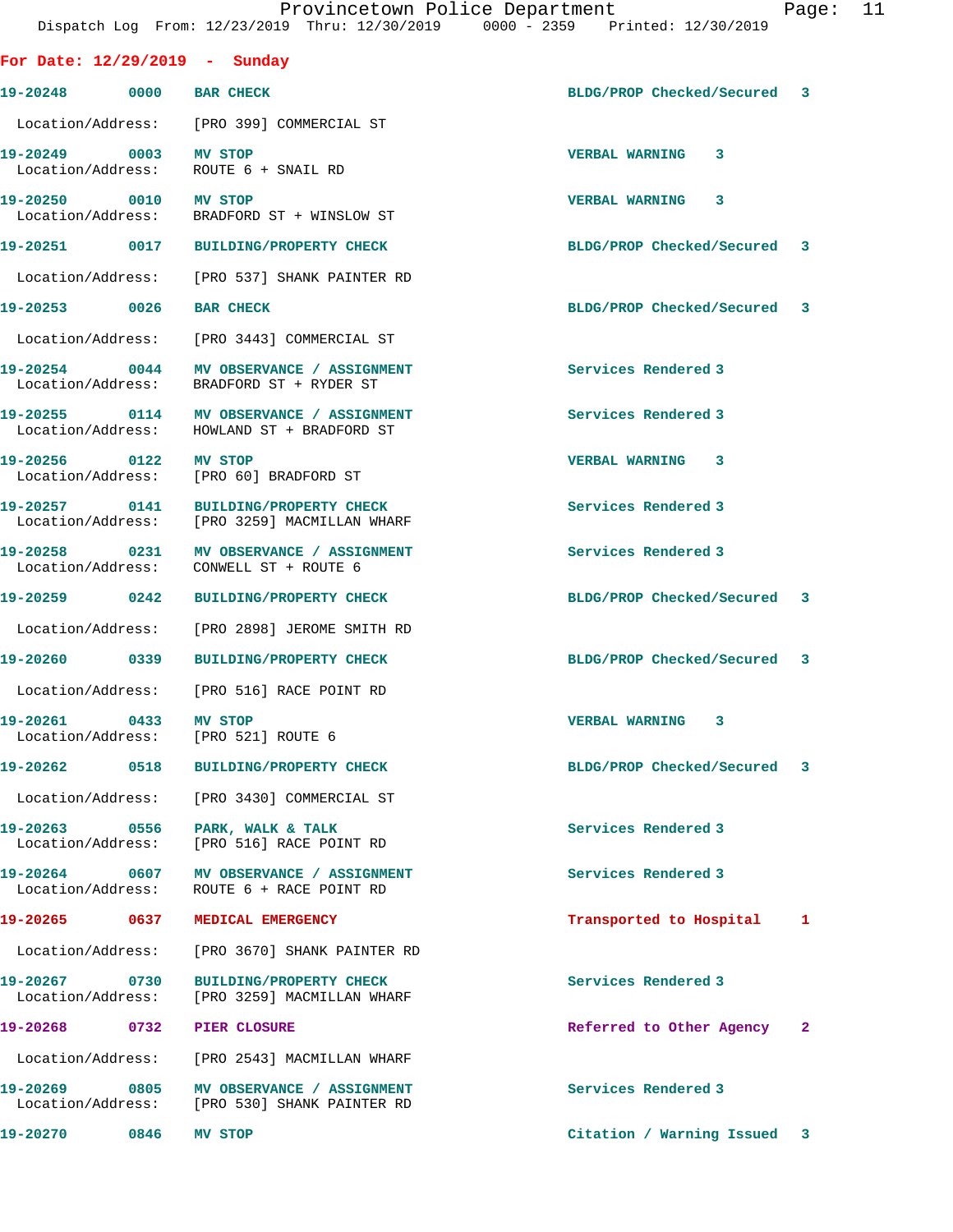Location/Address: [PRO 2479] ROUTE 6 **19-20272 0930 MEDICAL EMERGENCY Transported to Hospital 1** Location/Address: [PRO 440] HARRY KEMP WAY **19-20273 1007 FIRE - CO ALARM False Alarm 1**  Location/Address: [PRO 18] BRADFORD ST 19-20275 1019 DRONE FLIGHT **10.19 Services Rendered 2**  Location/Address: [PRO 2500] COMMERCIAL ST **19-20274 1045 BUILDING/PROPERTY CHECK Services Rendered 3**  Location/Address: [PRO 2494] BRADFORD ST 19-20276 1047 PARK, WALK & TALK **Services Rendered 3**  Location/Address: [PRO 105] COMMERCIAL ST 19-20278 1205 PARK, WALK & TALK **Services Rendered 3**  Location/Address: [PRO 3456] RYDER ST EXT 19-20277 1206 PARK, WALK & TALK **Services Rendered 3**  Location/Address: [PRO 105] COMMERCIAL ST **19-20279 1227 BUILDING/PROPERTY CHECK BLDG/PROP Checked/Secured 3** Location/Address: [PRO 4082] GOSNOLD ST 19-20280 1238 PARK, WALK & TALK **Services Rendered 3**  Location/Address: [PRO 3259] MACMILLAN WHARF **19-20281 1317 MEDICAL EMERGENCY Services Rendered 1**  Location/Address: [PRO 356] COMMERCIAL ST **19-20282 1322 MV OBSERVANCE / ASSIGNMENT Services Rendered 3**  Location/Address: ROUTE 6 + SNAIL RD **19-20283 1357 BUILDING/PROPERTY CHECK Services Rendered 3**  Location/Address: [PRO 2540] RACE POINT RD **19-20284 1514 GENERAL INFO Services Rendered 3**  Location/Address: [PRO 542] SHANK PAINTER RD 19-20285 1531 MV OBSERVANCE / ASSIGNMENT **Services Rendered 3**  Location/Address: [PRO 3440] ROUTE 6 **19-20286 1538 MV STOP VERBAL WARNING 3**  Location/Address: **19-20287 1635 MV STOP Citation / Warning Issued 3** Location/Address: [PRO 3296] SHANK PAINTER RD **19-20289 1705 MV STOP Arrest(s) Made 3**  [PRO 3004] BRADFORD ST Refer To Arrest: 19-255-AR **19-20290 1725 SERVICE CALL - POLICE Services Rendered 3**  Location/Address: [PRO 72] PROVINCELANDS RD **19-20291 1756 MV COMPLAINT Services Rendered 2**  Location/Address: [PRO 542] SHANK PAINTER RD **19-20292 1817 HAZARDS GONE ON ARRIVAL 2**  Location/Address: [PRO 2492] WINSLOW ST **19-20293 1901 MV STOP VERBAL WARNING 3**  Location/Address: BROWNE ST + FRITZ'S WAY

**19-20294 1905 MV STOP Citation / Warning Issued 3**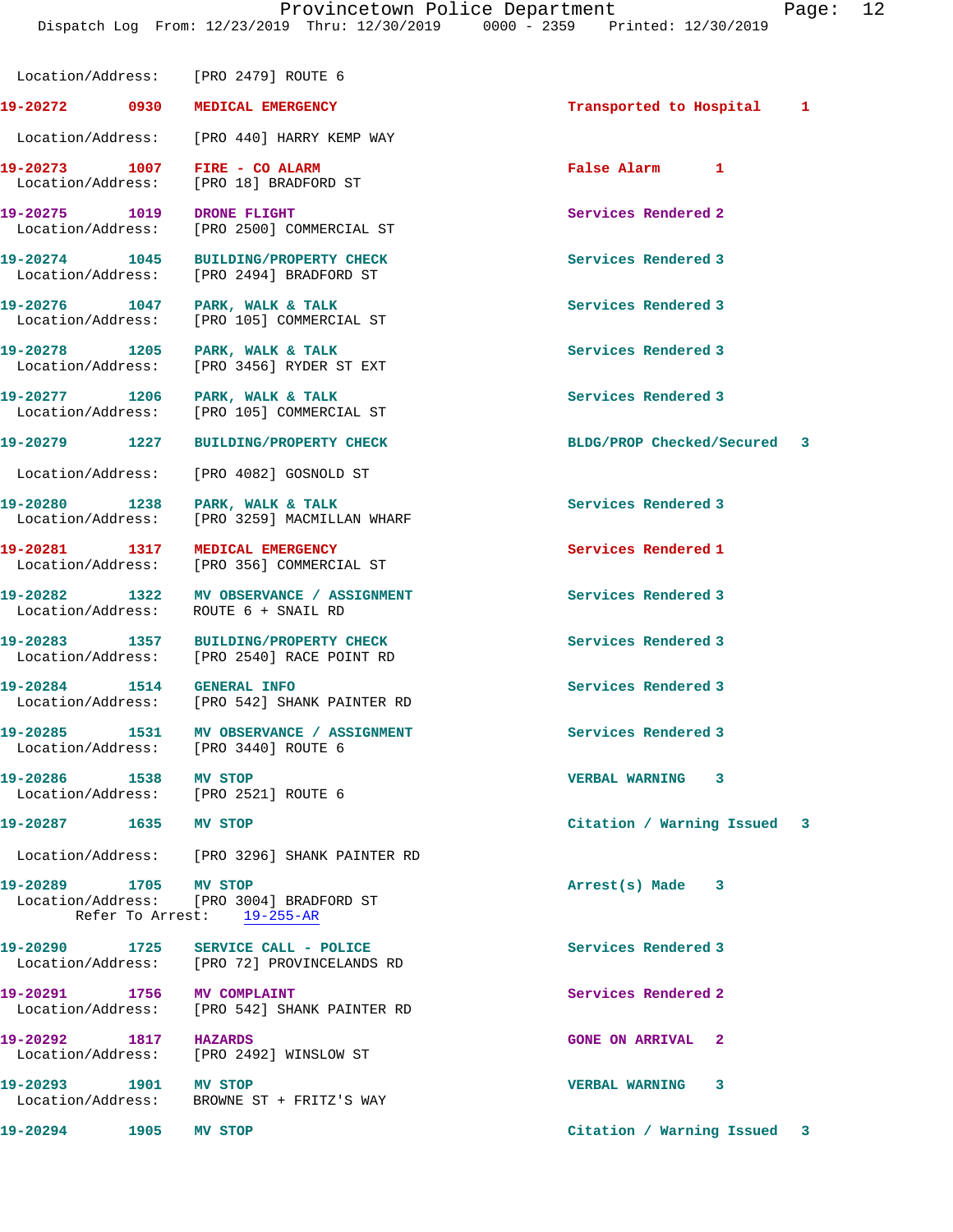19-20295 1924 PARK, WALK & TALK **Services Rendered 3** 

Location/Address: [PRO 3873] CONWELL ST

 Location/Address: [PRO 105] COMMERCIAL ST **19-20296 1935 MV STOP VERBAL WARNING 3**  Location/Address: [PRO 1789] BRADFORD ST **19-20297 1942 MV STOP Citation / Warning Issued 3** Location/Address: [PRO 3430] COMMERCIAL ST **19-20299 2007 MV OBSERVANCE / ASSIGNMENT Services Rendered 3**  Location/Address: BRADFORD ST **19-20300 2058 MV STOP VERBAL WARNING 3**  Location/Address: BRADFORD ST **19-20301 2105 MV STOP VERBAL WARNING 3**  Location/Address: BRADFORD ST + MILLER HILL RD **19-20302 2111 MV STOP VERBAL WARNING 3**  Location/Address: BRADFORD ST + SHANK PAINTER RD **19-20303 2113 MV STOP VERBAL WARNING 3**  Location/Address: ROUTE 6 + HOWLAND ST **19-20304 2131 MV STOP VERBAL WARNING 3**  Location/Address: [PRO 1886] BRADFORD ST **19-20305 2139 MEDICAL EMERGENCY Transported to Hospital 1** Location/Address: [PRO 1621] BRADFORD ST **19-20306 2209 MV STOP VERBAL WARNING 3**  Location/Address: ROUTE 6 + SNAIL RD **19-20307 2320 MV STOP VERBAL WARNING 3**  Location/Address: BRADFORD ST + RYDER ST **19-20308 2328 BUILDING/PROPERTY CHECK Services Rendered 3**  Location/Address: [PRO 526] RYDER ST EXT **19-20309 2340 BUILDING/PROPERTY CHECK BLDG/PROP Checked/Secured 3** Location/Address: [PRO 1952] COMMERCIAL ST 19-20310 **2351** PARK, WALK & TALK **Services Rendered 3**  Location/Address: [PRO 105] COMMERCIAL ST **For Date: 12/30/2019 - Monday 19-20311 0001 BUILDING/PROPERTY CHECK BLDG/PROP Checked/Secured 3**

 Location/Address: [PRO 530] SHANK PAINTER RD **19-20312 0008 MV OBSERVANCE / ASSIGNMENT Services Rendered 3**  Location/Address: HOWLAND ST + BRADFORD ST **19-20313 0009 MV STOP VERBAL WARNING 3**  Location/Address: [PRO 2518] ROUTE 6 **19-20314 0056 MV OBSERVANCE / ASSIGNMENT Services Rendered 3**  Location/Address: RYDER ST + BRADFORD ST **19-20315 0119 MV OBSERVANCE / ASSIGNMENT Services Rendered 3**  Location/Address: ROUTE 6 + HOWLAND ST **19-20316 0140 BUILDING/PROPERTY CHECK Arrest(s) Made 3**